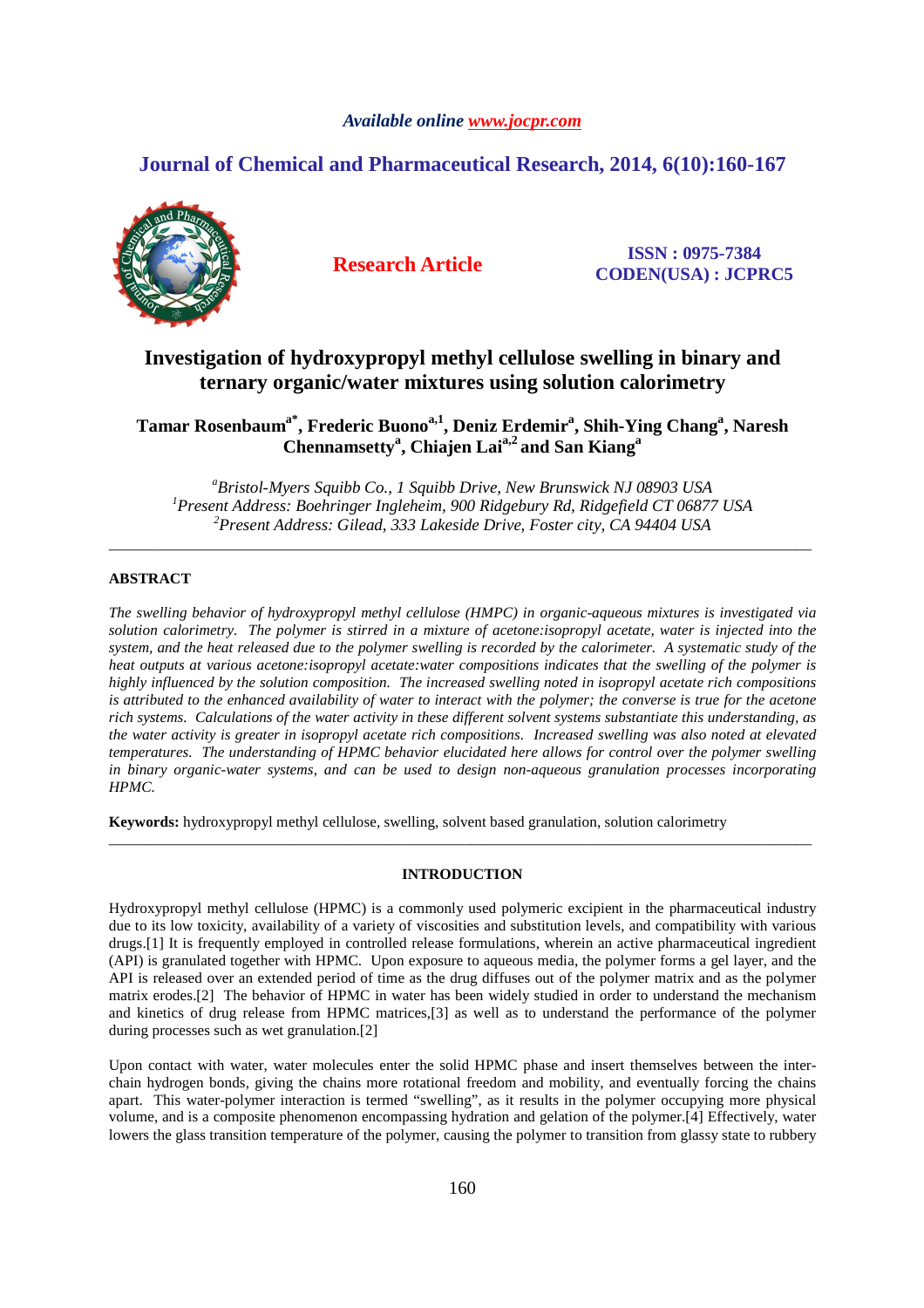state. As the polymer continues to interact with water, the polymer chains are forced further apart, and water can then penetrate deeper into the polymer matrix, allowing for increased transport of the drug out of the matrix via diffusion. Physical entanglement of the polymer with neighboring chains hinders immediate dissolution of the HPMC into the water.[5] Following prolonged exposure, the polymer matrix ultimately erodes in aqueous media.[4]

*\_\_\_\_\_\_\_\_\_\_\_\_\_\_\_\_\_\_\_\_\_\_\_\_\_\_\_\_\_\_\_\_\_\_\_\_\_\_\_\_\_\_\_\_\_\_\_\_\_\_\_\_\_\_\_\_\_\_\_\_\_\_\_\_\_\_\_\_\_\_\_\_\_\_\_\_\_\_*

Experimental methods to measure polymer behavior in water include imaging via optical microscopy, [4,6,7] magnetic resonance imaging, [8,9] or nuclear magnetic resonance [10-12] to monitor polymer matrix size and morphology, testing of drug concentration in the dissolution media to monitor drug release kinetics, [4] and measuring the heat release associated with polymer swelling via solution calorimetry.[13] As a result of the numerous in-depth studies of this system, the behavior of HPMC in water is well characterized.

Little work, however, has been conducted on the behavior of HPMC in organic-water systems. Understanding the behavior of HPMC in mixed solvent systems would allow for the design of granulation processes involving organic solvents together with water, which has advantages over pure aqueous systems. A study of the physical properties and release characteristics of HPMC-acetaminophen granules and tablets generated with various granulation solvents demonstrated that granules and tablets prepared from a mixture of ethanol and water had better flow, less bridging, and more desirable extended release profiles than those prepared from water alone.[14] An investigation of the properties of HPMC-propranolol hydrochloride granules prepared from various granulation fluids found that granules prepared from an isopropanol-water mixture were less friable, less porous, and denser than granules prepared from pure water.[15] Additionally, for API that can undergo polymorphic transformations in aqueous environments, a granulation process involving solvent and water can be used to mitigate form change risks. For example, it has been demonstrated that the dissociation of an API hydrochloride salt of an amine, which occurred during wet granulation when the binder fluid was aqueous, was prevented by granulation with a 90/10 ethanol/water mixture.<sup>[16]</sup>

In this investigation, the swelling of various molecular weights of HPMC is explored in binary and ternary organicwater systems at different solvent ratios by modifying the solution calorimetry method previously developed by Conti et al.[13] The activity of water in the various solvent compositions is calculated to substantiate the understanding of the role of solvent composition in swelling the polymer. To demonstrate the broader applicability of the methodology to a range of polymers, not just HPMC, the swelling of sodium carboxymethylcellulose (NaCMC) was also measured. Acetone and isopropyl acetate, both FDA Class 3 solvents (low toxicity), were used as the organic solvents for polymer swelling measurements due to considerations regarding the particular API to which we desired to apply this data for process design purposes, but the methodology and findings are relevant across a variety of solvents. The aim of this study is to demonstrate a method by which polymers, such as HPMC, can be characterized in organic-water environments.

### **EXPERIMENTAL SECTION**

HPMC grades E15, K4M & K100M, and sodium carboxymethylcellulose (NaCMC) grade 7HXFPH were purchased from Dow Colorcon (Harleysville, PA) and used as received. HPMC E15 has a higher degree of methoxyl content than K4M and K100M (28-30% for E15 vs. 19-24% for K polymers), and the viscosity of each HPMC grade is different: 3,000-5,600 cP for a 2 wt % solution of K4M in water, 11,250-21,000 cP for a 2 wt % solution of E15 in water, and 80,000-120,000 cP for a 2 wt % solution of K100M in water. Acetone and isopropyl acetate (IPAc), reagent grade, were purchased from Sigma Aldrich (St. Louis, MO) and used as received. Heat release was measured with an Insight Parallel Reaction Calorimeter (Omnical, USA).

In a typical experiment, 215 mg polymer was weighed into a 6 dram vial (Kimble Chase, Vineland, NJ) equipped with a magnetic stir bar and screw cap with PTFE faced silicone rubber septa. A known volume of organic nonsolvent (acetone or isopropyl acetate) or mixture of non-solvents was added to the vial. The vials were placed into the calorimeter and allowed to come to thermal equilibrium, which was indicated by a variation of 0.07 mW or less on the calorimeter. A reference vial containing a stir bar, organic non-solvent, and no polymer was also equilibrated in the instrument to account for solvent heat of mixing. Following thermal equilibration, 1 mL of water was rapidly injected into the vials via a syringe (Henke Sass Wolfe, Germany) with 1.5 inch 18 gauge needles (Becton Dickinson, Franklin Lakes, NJ). Unless otherwise noted, the temperature was held constant at 25°C. Experiments were performed in triplicate to determine experimental error. Following the end of each experiment, vials were removed from the calorimeter and visual observations regarding the physical appearance of the polymer were noted.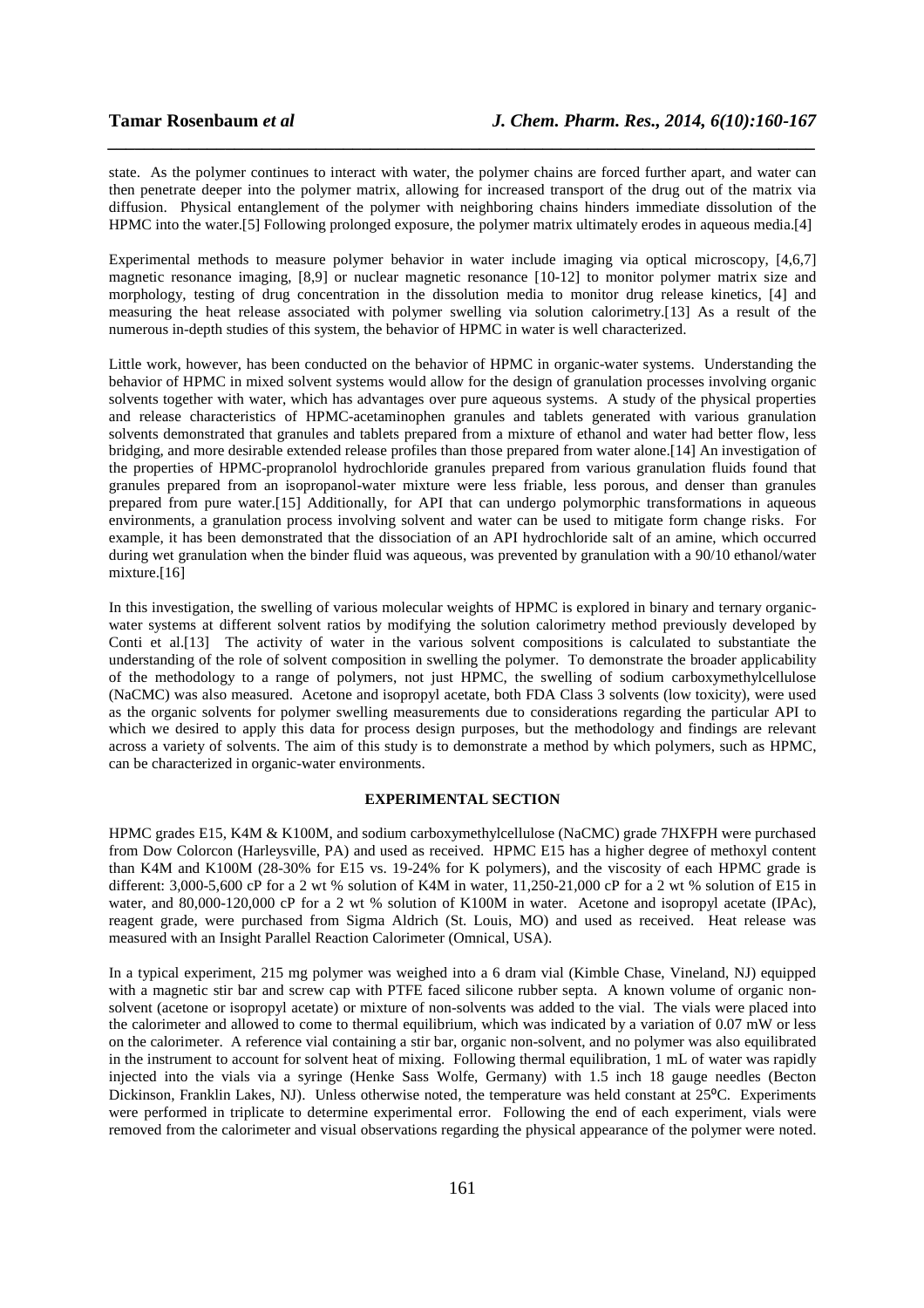Heat associated with swelling was calculated by the Insight software from the area under the heat output curve recorded by the instrument.

*\_\_\_\_\_\_\_\_\_\_\_\_\_\_\_\_\_\_\_\_\_\_\_\_\_\_\_\_\_\_\_\_\_\_\_\_\_\_\_\_\_\_\_\_\_\_\_\_\_\_\_\_\_\_\_\_\_\_\_\_\_\_\_\_\_\_\_\_\_\_\_\_\_\_\_\_\_\_*

Water activity, defined as the vapor pressure of water in a substance divided by the vapor pressure of pure water at the same temperature, was modeled using the NRTL model within the ProPhyPlus software from PROSIM.[17] The binary interaction parameters between water/acetone were available within the software. The missing NRTL interaction parameters for water/isopropyl acetate and acetone/ isopropyl acetate were estimated using the UNIFAC modified (Dortmund) model [18] within the ProPhyPlus software. The resulting binary interaction parameters between all the components are listed in the table below. The terms for use within the NRTL model are derived using the following expressions along with the tabulated values below.

 $gij-gjj = Cij0 + CijT * (T-273.15)$  $gji-gii = Ciii0 + CiiT * (T-273.15)$ 

where gij is the binary interaction parameter between components i and j, Cij0 is the coefficient of interaction, and CijT is the temperature coefficient.

|  |  |  |  |  | Table 1. Binary interaction parameters for solvent pairs for NRTL model input to calculate water activity; aij is the empirical constant |
|--|--|--|--|--|------------------------------------------------------------------------------------------------------------------------------------------|
|  |  |  |  |  |                                                                                                                                          |

| Solvent1          | Solvent2          | Cii0       | Cii0     | aii    | CiiT       | CiiT     |
|-------------------|-------------------|------------|----------|--------|------------|----------|
| Water             | Isopropyl acetate | 2484.859   | 1023.331 | 0.3    | 10.23097   | -5.39567 |
| Water             | Acetone           | 197.41     | 631.046  | 0.5343 |            |          |
| Isopropyl acetate | Acetone           | $-229.433$ | .1399    | 0.3    | $-0.66985$ | 0.643273 |

#### **RESULTS AND DISCUSSION**

In order to ensure that the heat output detected by the calorimeter is indeed a result of the exothermic event of polymer swelling upon contact with water, initial experiments were performed wherein a known weight of polymer and triple the weight were charged into vials containing a known volume of isopropyl acetate (a non-solvent for the polymer), and equilibrated in the calorimeter. A known volume of water was then injected into the vials, and the heat output recorded. The heat output was 3.15 J and 9.1 J for 300 mg and 900 mg polymer, respectively (Fig. 1). When the amount of injected water was increased and the polymer weight was held constant, the heat output was not significantly different. As the heat of mixing is accounted for by subtraction of the signal from the reference vial containing isopropyl acetate, water, and no polymer, the heat output detected by the calorimeter from the test vials is due to the interaction of the polymer with the water. Therefore, tripling the amount of polymer resulted in approximately triple the heat output. No additional heat was generated when a larger volume of water was injected, indicating that the water was already in excess relative to the polymer, therefore additional water did not result in further polymer swelling. Based on the length of the experiments (~20 min), and visual observations of the vials post experiment, it is unlikely that dissolution is contributing significantly to the measured heat output.



**Figure 1. Heat flow vs. time as recorded by the calorimeter for a given volume of water injected into a vial containing a 300 mg of polymer (lower curve), and 900 mg (upper curve). The area under the lower curve is 3.15 J and the area under the higher curve is 9.1 J. Time was offset to have time=0 as the time of water injection**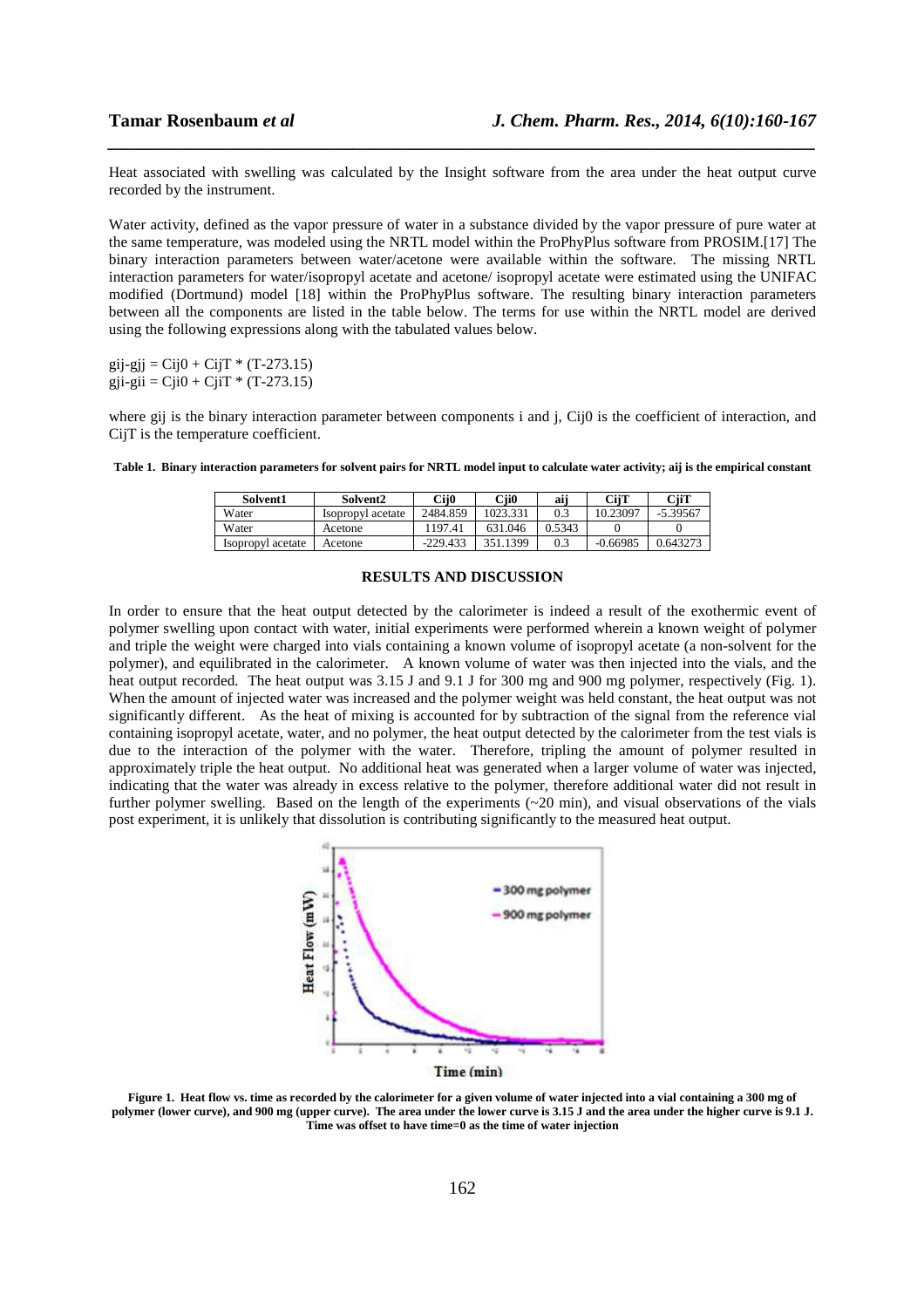Following confirmation of the suitability of the instrumentation and methodology to detect the heat associated with polymer swelling, the polymer behavior in organic/water mixtures of varying ratios was investigated. Varying weights of polymer were stirred in a mixture of acetone and isopropyl acetate and equilibrated in the calorimeter. A constant volume of water was injected, and heat outputs were recorded and graphed according to solvent composition and polymer weight, as shown in Fig. 2.

*\_\_\_\_\_\_\_\_\_\_\_\_\_\_\_\_\_\_\_\_\_\_\_\_\_\_\_\_\_\_\_\_\_\_\_\_\_\_\_\_\_\_\_\_\_\_\_\_\_\_\_\_\_\_\_\_\_\_\_\_\_\_\_\_\_\_\_\_\_\_\_\_\_\_\_\_\_\_*



(a)

**Figure 2. Heat output obtained from solution calorimetry vs. polymer concentration with respect to water: (a) graphical representation, wherein 4:3:1 Acetone:isopropyl acetate:water mixture values are denoted with diamonds and 0:7:1 acetone:isopropyl acetate:water mixture values are denoted with squares, and (b) tabulated values** 





For a given concentration of polymer, the heat output was approximately two and a half times greater in the 0:7:1 acetone:IPAc:water system than in the 4:3:1 acetone:IPAc:water system. Additionally, in the 0:7:1 acetone:IPAc:water composition, the heat output reached a plateau at approximately 308 mg/mL water, and further addition of polymer did not result in additional heat output. The same leveling off of heat output occurred at lower polymer concentrations (approximately 170 mg/mL water) in the 4:3:1 acetone:IPAc:water system. It is hypothesized that the availability of the water to interact with the polymer is dictated by the organic-water interactions. In poorly water miscible solvents, such as isopropyl acetate, most of the injected water was available to interact with the polymer, whereas in acetone/IPAc mixture, some of the water was associated with the acetone, and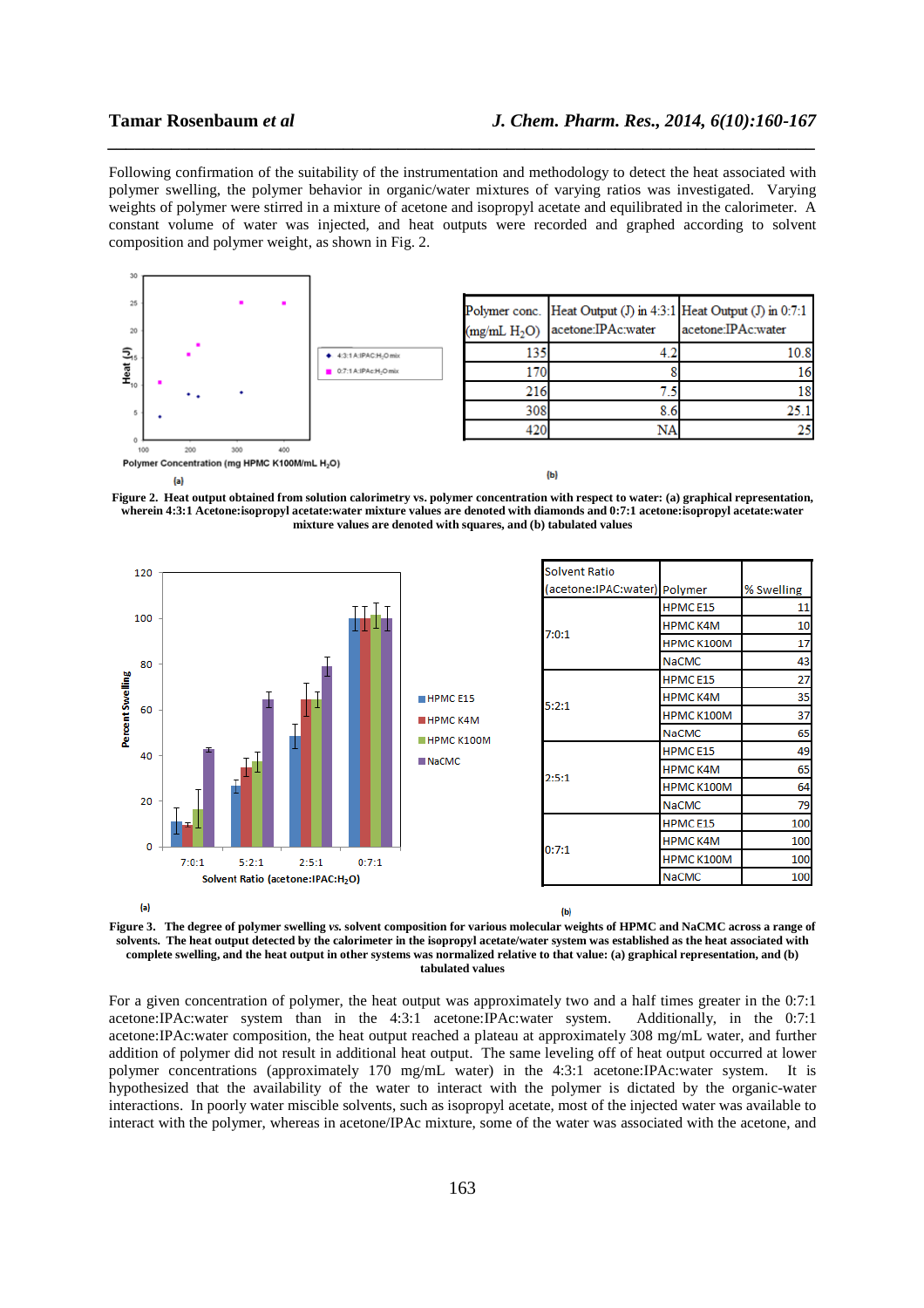therefore was not available to interact with the polymer. This is reflected in the overall higher heat output for the IPAc/water system as compared to the acetone/IPAc/water system. As the amount of polymer increases for a given solvent-water system, greater heat output is detected, until the point is reached where polymer is in excess relative to the water, and no further swelling is generated by the addition of more polymer. Since water is more readily available in the IPAc:water system, this point of "polymer saturation" does not occur until higher polymer amounts relative to the acetone/ IPAc/water system. Visual observations of the polymers in the different solvents corroborate this, as the IPAc/water samples appeared transparent and gel-like, whereas the acetone/IPAc/water samples appeared opaque and white.

*\_\_\_\_\_\_\_\_\_\_\_\_\_\_\_\_\_\_\_\_\_\_\_\_\_\_\_\_\_\_\_\_\_\_\_\_\_\_\_\_\_\_\_\_\_\_\_\_\_\_\_\_\_\_\_\_\_\_\_\_\_\_\_\_\_\_\_\_\_\_\_\_\_\_\_\_\_\_*



**Figure 4. Percent swelling of different polymers in the 5:2:1 acetone:isopropyl acetate:water solvent system vs. temperature. At elevated temperatures, all polymers swelled more than at cool or room temperature: (a) graphical representation and (b) tabulated values** 

The heat outputs of the various HPMC grades, as well as NaCMC, were then measured across a range of organicwater compositions. The values were normalized to the heat output in the 0:7:1 acetone:IPAc:water system, which was the benchmark for heat associated with complete swelling (Figure 3). Thus, percent swelling was determined by dividing the average heat output of the polymer in a given solvent composition by the average heat output of the polymer in the 0:7:1 acetone: IPAc:water system and multiplying by 100 to convert to percent.

The overall trend noted is that as the solvent composition becomes richer in isopropyl acetate and contains a lower volume fraction of acetone, the polymers swell more, supporting the hypothesis that the polymers swell more in solvent environments where water is more available to interact with the polymer chains. Without polymer present, 2:5:1 acetone: IPAc:water composition and 0:7:1 acetone:IPAc:water compositions phase separate. The swelling of NaCMC is significantly more than the swelling of various grades of HPMC in all compositions except 0:7:1 acetone:IPAc:water. In the 0:7:1 acetone:IPAc:water composition, NaCMC swells approximately four times as much as HPMC E15 and HPMC K4M, and two and a half times as much as HPMC K100M. In the 5:2:1 acetone:IPAC:water composition, NaCMC swells approximately two and a half times as much as HPMC E15, and one and a half times as much as HPMC K100M. In the 2:5:1 acetone:IPAc:water composition, NaCMC swells approximately one and a half times more than HPMC E15, and one and a quarter times more than HPMC K4M and HPMC K100M. This difference in swelling can be attributed to the higher affinity of NaCMC for water due to the carboxylic side chains.[13] When water is limited due to solvent competition, NaCMC is a stronger attractor than HPMC, thus it can swell more. When water is not limited, as in the isopropyl acetate/water systems, all polymers are fully swollen.

Differences in degree of swelling between HPMC K4M and HPMC K100M in any given solvent system could not be detected, whereas HPMC E15 swells less than the K grades for solvent compositions 5:2:1 and 2:5:1 acetone:IPAc:water. HPMC E15 has a higher degree of methoxy substitution (~30%) on the cellulose ether backbone as compared to K grade  $(-23%)$ , rendering it more hydrophobic in nature than the K grade, and accounting for the lower degree of swelling relative to the K grades. The viscosity difference (viscosity being directly related to molecular weight) between K4M (~4,000 mPa·s) and K100M (~100,000 mPa·s) did not render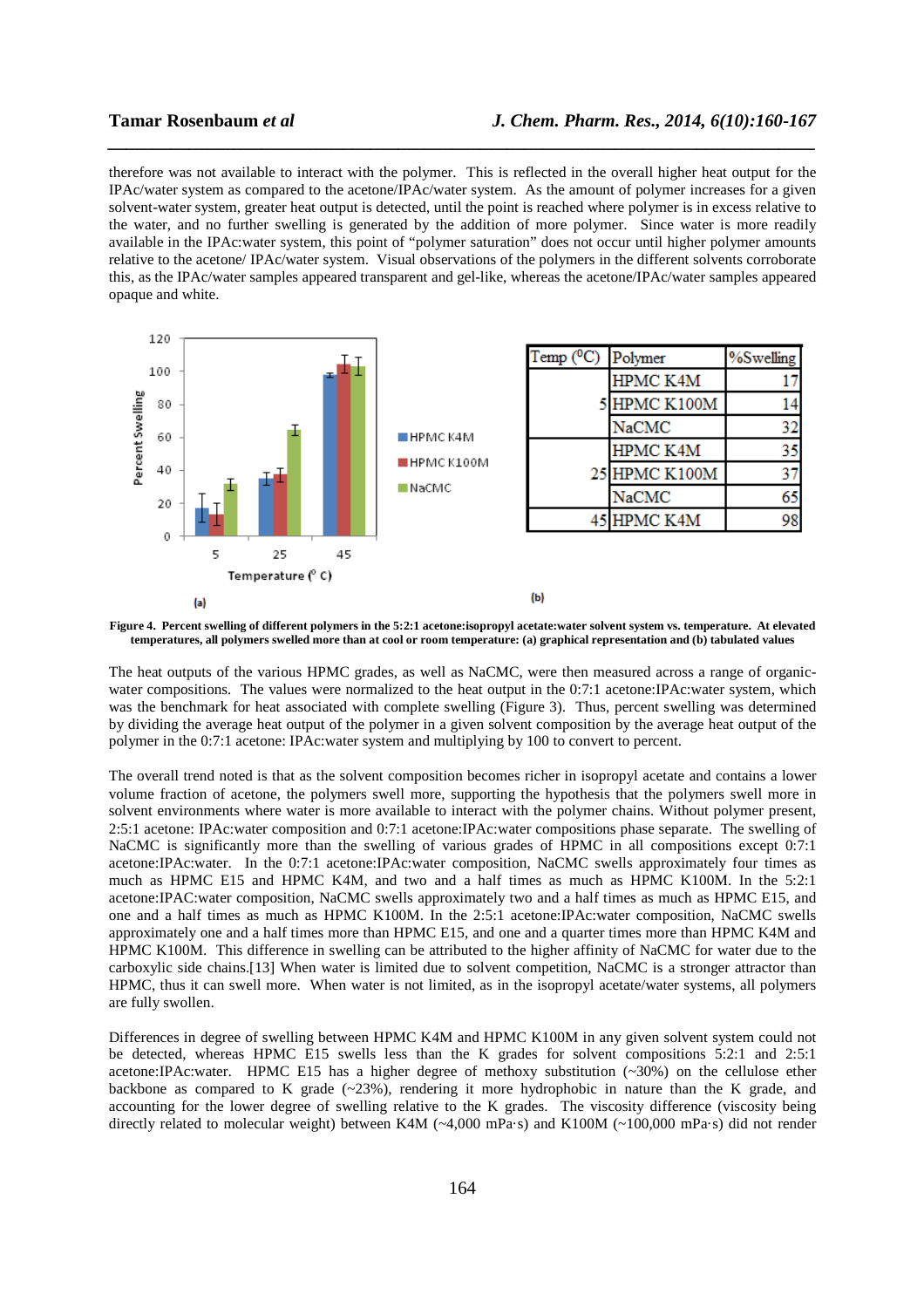any differences in the degree of swelling. This finding is not surprising, considering that the equilibrium moisture uptake curves of K4M and K100M have been measured and found to be very similar.[19] Future work will investigate the impact of more drastic differences in viscosity, as well as other variations in chemistry substitution, on polymer swelling.

*\_\_\_\_\_\_\_\_\_\_\_\_\_\_\_\_\_\_\_\_\_\_\_\_\_\_\_\_\_\_\_\_\_\_\_\_\_\_\_\_\_\_\_\_\_\_\_\_\_\_\_\_\_\_\_\_\_\_\_\_\_\_\_\_\_\_\_\_\_\_\_\_\_\_\_\_\_\_*



**Figure 5.** Calculated activities of water in: (a) acetone:IPAc:water mixtures at 25<sup>o</sup>C. The activity of water is greatest in the 0:7:1 **acetone:IPAC:water system, and lowest in the 7:0:1 system, reflecting the trend observed with the heat outputs from the polymer in various solvent compositions, and (b) 5:2:1 acetone:IPAc:water mixture at 5°C, 25°C, and 45°C. Water activity is similar across the temperature range, indicating that increased polymer swelling at elevated temperatures is due to a different mechanism** 

The effect of temperature on polymer swelling was investigated in the 5:2:1 acetone:IPAc:water system by measuring polymer swelling at  $5^{\circ}$ C and 45<sup>o</sup>C. A concentration of 215 mg polymer/mL water was used, and heat outputs were normalized to the same values associated with maximum swelling as the room temperature experiments. At elevated temperatures, all polymers swell more than at room temperature and low temperature. As the temperature increases, the diffusivity of water increases, and thus water is more available to penetrating the polymer chains and cause swelling.[20] This phenomenon has been noted in epoxy resins, where increased swelling and increased weight gain from water uptake was seen at elevated temperatures.[20] Temperature modulation is therefore an alternative option to controlling polymer swelling when there may be process constraints on solvent composition adjustments.

To support the hypothesis that the solvent-water interactions dictate the availability of water to interact with the polymer, and hence control the polymer swelling, the initial water activity in the various organic-water compositions was calculated, without accounting for the polymer (Fig. 5a). Water activity is a thermodynamic measurement of the energy status of water in the system, and provides an indication of the intensity with which water associates with a given component - lower water activity values reflect stronger association of water with that component. Water activity values above 1 indicate that water and the component are immiscible (i.e. no association of water with the component). Although for the 2:5:1 and 0:7:1 acetone:IPAc:water systems the calculated water activity  $(>1)$ indicates immiscibility, when polymer is present in the system, a single liquid phase is observed, due to the imbibing of water by the polymer. While the calculations presented here do not account for the presence of polymer, and are therefore not calculations of the actual equilibrium water activity of the system, they can be used to make relative comparisons from one solvent system to another. The trend observed in the calculated water activities matches that observed with the heat outputs, i.e. the highest water activity and swelling is in the 0:7:1 acetone:IPAc :water system, followed by 2:5:1, 5:2:1, and 7:0:1 acetone:IPAc:water systems. Calculations of the water activity in 5:2:1 acetone:IPAc:water at 5<sup>o</sup>C, 25<sup>o</sup>C, and 45<sup>o</sup>C (Fig. 5b) indicate that the water activity is similar across the temperature range, substantiating that the difference in swelling observed at different temperatures is not due to the availability of water in this case, but from a different mechanism likely involving the increase in water diffusivity at higher temperatures. Further investigation is required to fully elucidate the mechanism of increased swelling at elevated temperatures.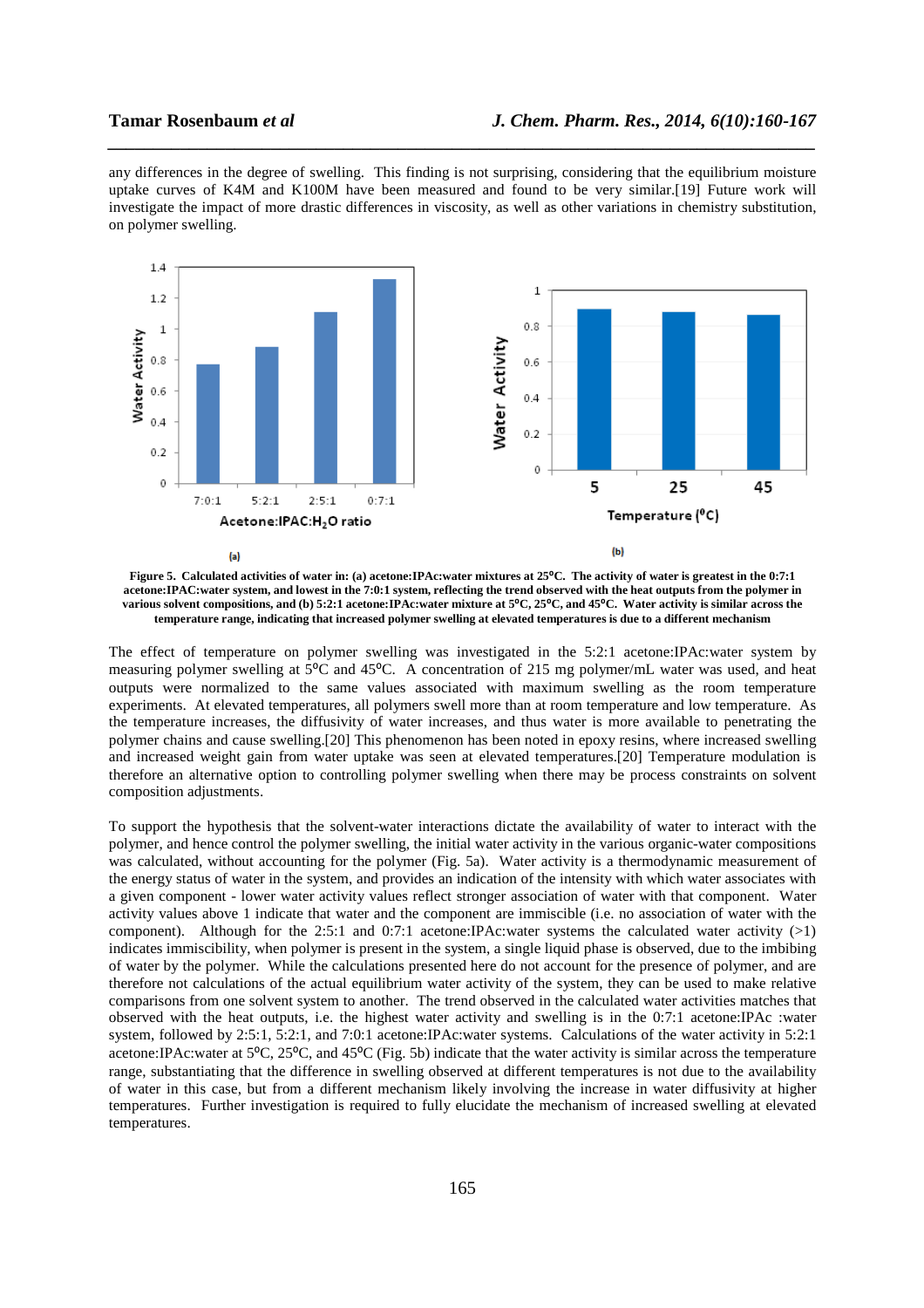

*\_\_\_\_\_\_\_\_\_\_\_\_\_\_\_\_\_\_\_\_\_\_\_\_\_\_\_\_\_\_\_\_\_\_\_\_\_\_\_\_\_\_\_\_\_\_\_\_\_\_\_\_\_\_\_\_\_\_\_\_\_\_\_\_\_\_\_\_\_\_\_\_\_\_\_\_\_\_*

**Figure 6. Percent swelling for various grades of HPMC and NaCMC** *vs.* **water activity. As the water activity increases, percent swelling for all polymers increases** 

In order to apply the findings in this study to a broad range of organic-water systems, such as hydro-alcoholic systems that are more commonly used in solvent based granulation, the percent of polymer swelling can be correlated directly to the water activity (Fig. 6). This master plot can be used to predict or control polymer swelling based on water activity and not specific solvent composition. As seen from the plot, the higher the water activity, the greater the polymer swelling. Thus, if less swelling of the polymer is desirable for processing or performance considerations, solvents which have a high affinity for water (providing low water activity) should be employed. If more swelling of the polymer is desirable, solvents with less affinity or poorer water miscibility should be incorporated.

### **CONCLUSION**

Solution calorimetry was effectively employed to measure the heat released as a result of HPMC swelling. The degree of swelling is strongly affected by the composition of the solution, where the affinity of the organic solvent for water is found to be the key factor; this finding is substantiated by water activity calculations. When the solvent system has high affinity for water, less water is available to penetrate the polymer chains and interact with the polymer, hence less swelling occurred. When the solvent system has low affinity for water, water is readily available to interact with the polymer, and more swelling occurs. The varying availability of water is reflected in calculations of water activity in the different solvent compositions. At elevated temperatures, HPMC swells more than at room temperature or cool temperatures, due to the increased ability of water to diffuse into the polymer network. This understanding of the swelling behavior of HPMC in organic-water systems allows for predicting and modulating the polymer swelling in such systems, which can facilitate the incorporation of HPMC into formulation processes involving organic solvents and water.

#### **Acknowledgements**

The authors thank J. Engstrom and R. Mantri for their critical read of the manuscript.

#### **REFERENCES**

[1] RO Williams; MA Sykora; V Mahaguna, *AAPS PhamSciTech.,* **2001**, 2(2), 1-9.

[2]J Siepmann; NA Peppas, *Adv. Drug Deliver Rev.,* **2012**, 64(S), 163-174.

[3] P Colombo; R Bettini; NA Peppas, *J. Control. Release,* **1999**, 61(1), 83-91.

[4] S Conti; L Maggi; L Segale; EO Machiste; U Conte; P Grenier; G Vergnault, *Int. J. Pharm.,* **2007**, 333(1), 136- 142.

[5] L Maggi; L Segale; ML Torre; EO Machiste; U Conte, *Biomaterials,* **2002**, 23(4), 1113-1119.